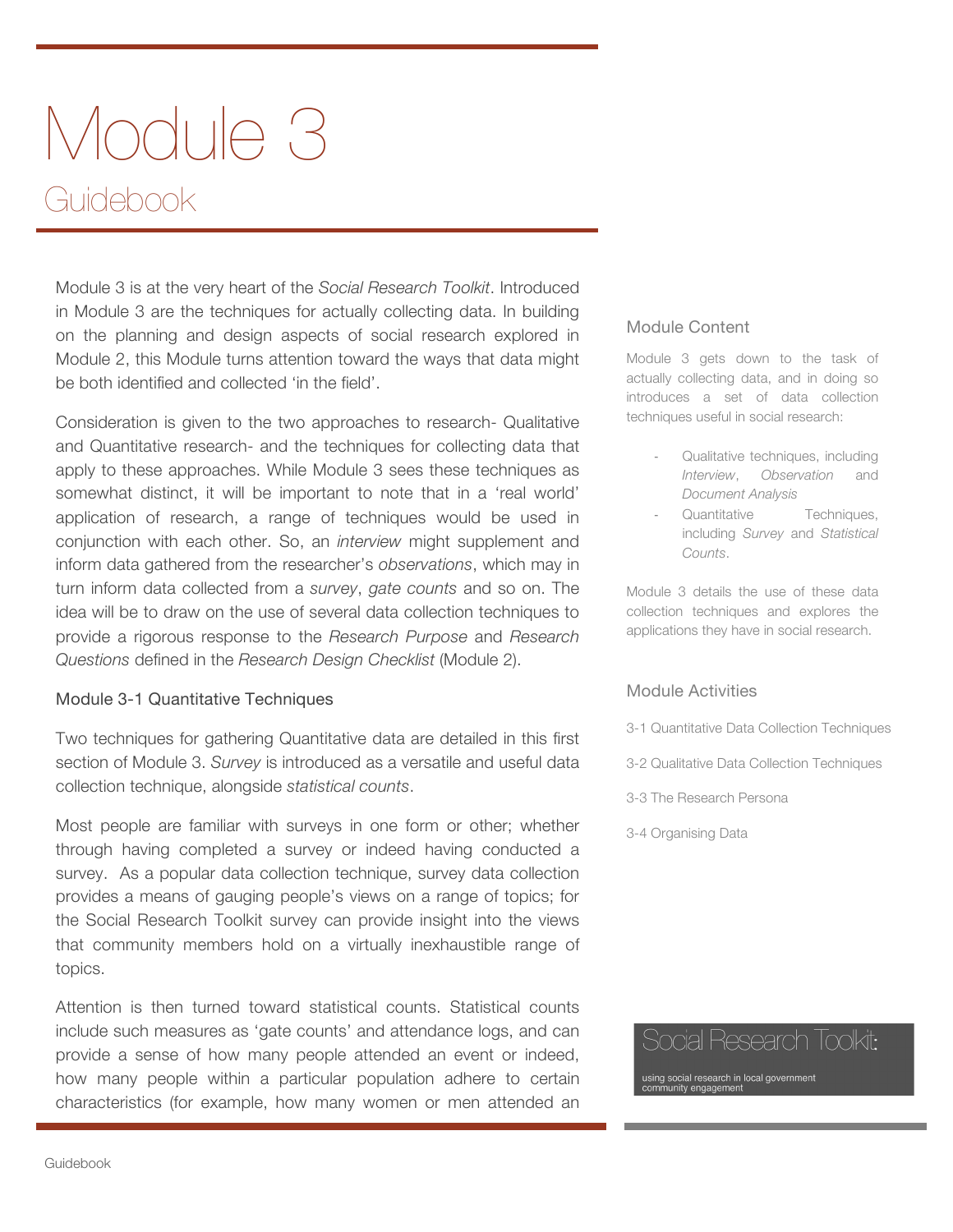event, how many young people compared to adults undertook a certain activity and so on). Used as a measure for determining the broad quantities of a population or a characteristic appearing in a specific event, statistical counts offer a powerful means through which the 'how many' questions a researcher has might be answered.

Quantitative techniques for data collection provide an insight into the *how many*, *how often* and *how long* questions you might have in a research inquiry. Whether gathered via survey or statistical count, a sense of the frequency and duration of a phenomenon can be captured using Quantitative data collection techniques.

#### Module 3-2 Qualitative Techniques

Whereas Quantitative techniques for data collection will result in the collection of data that is expressed in numerical or statistical form, Qualitative techniques usually result in data that will be expressed in a *narrative* format. Techniques such as *interview*, *observation* and *document analysis* are key expressions of this and rely on the underlying 'story' or recollection of a phenomenon captured through the community members' perspective.

In this section of Module 3, attention is turned toward the ways that interview, observation and document analysis can provide a narrative account of a phenomenon and a direct insight into the thoughts and feelings of community members. This is key and when used in conjunction with survey and statistical count techniques, Qualitative techniques for collecting data provide the detail that underpins the *experience* of the phenomenon. For example, through interview, a direct insight into a community member's views can be capturedliterally in their own words. With observation, the analysis of the layout and configuration of space, a sense of the spaces and locations used by different groups within a community, and a sense of the 'social order' can be determined through the researcher's own eyes. With document analysis, understandings of the underlying intentions of those who came to compile the documents that exist in any social setting (including formal documents like reports and policy, as well as informal documents like graffiti and posters) can be determined and worked into the research enquiry.

Qualitative techniques to research provide an insight into the thoughts and feelings of the community. This is important, as it is with qualitative research that an understanding of how individuals relate to each other and build a sense of connectedness to their community can be established.